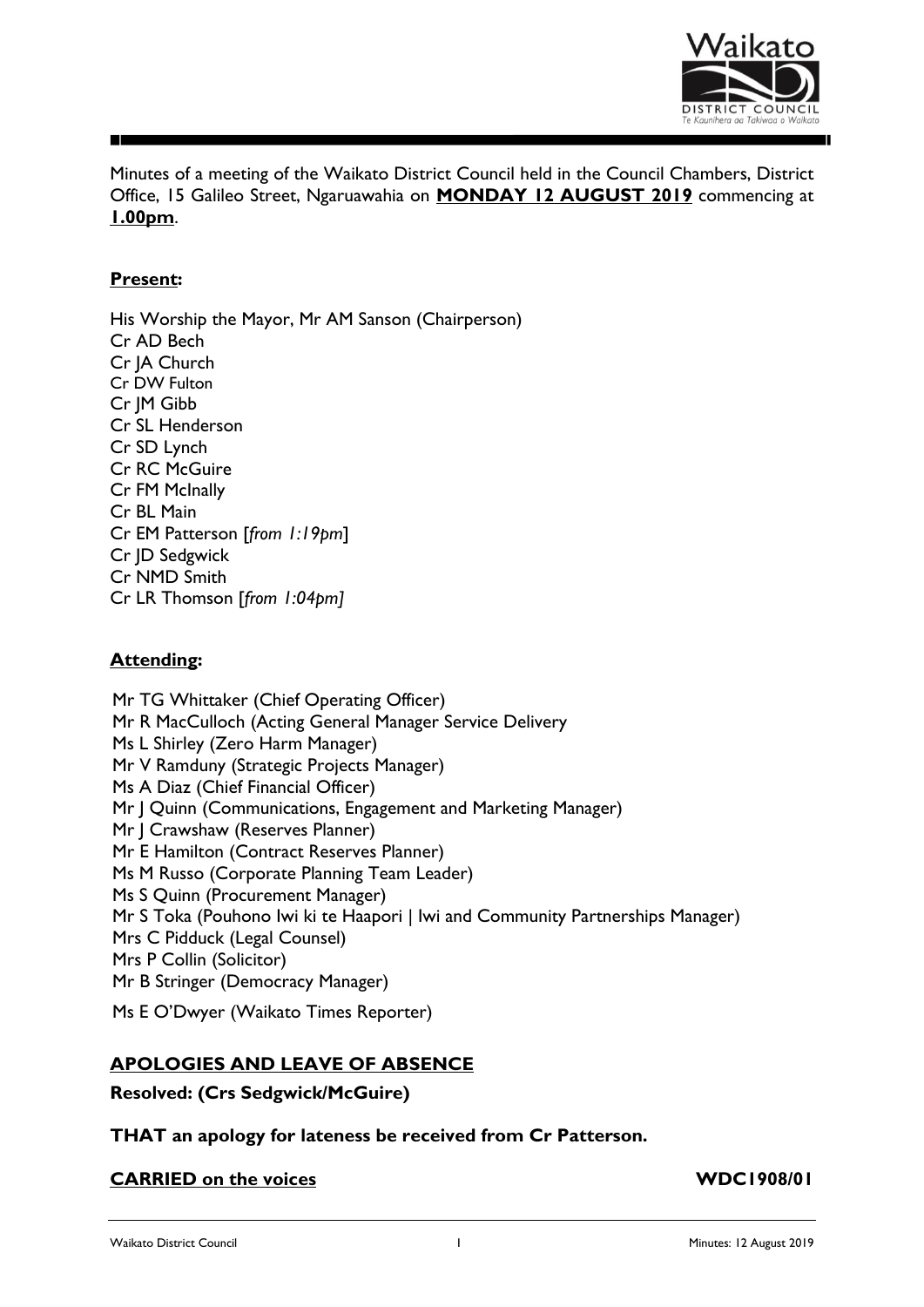# **CONFIRMATION OF STATUS OF AGENDA**

**Resolved: (Crs Smith/Lynch)**

**THAT the agenda for a meeting of the Waikato District Council held on Monday 12 August 2019 be confirmed and all items therein be considered in open meeting with the exception of those items detailed at agenda item 9 which shall be considered with the public excluded.**

## **CARRIED on the voices WDC1908/02**

# **DISCLOSURES OF INTEREST**

There were no disclosures of interest.

Meeting Note: Councillors Sedgwick, Henderson and Thomson declared an interest in Agenda Item 8.1 at the time that the item was considered.

# **CONFIRMATION OF MINUTES**

**Resolved: (Crs Gibb/Sedgwick)**

**THAT the minutes of a meeting of the Waikato District Council held on Wednesday 17 July 2019 be confirmed as a true and correct record of that meeting.**

# **CARRIED** on the voices **WDC1908/03**

Councillor Thomson joined the meeting (1:04pm) at the end of the above item.

# **COMMITTEE AND DEPARTMENTAL REPORTS**

## **Policy & Regulatory Committee**

Zero Harm Update Agenda Item 5.1.1

The Zero Harm Manager took the report as read and answered questions in relation to:

• The increase in recorded safety and wellness engagement conversations.

ACTION: Staff to provide commentary in future reports on whether increase in safety engagement conversations is connected to an increase in health & safety risks.

ACTION: Dashboard to provide data over 13 months to enable comparison year-on-year.

• The vision noted in the Draft Zero Harm Strategic Plan 2019/20 for health and safety practices to extend to the home and community was an aspirational statement.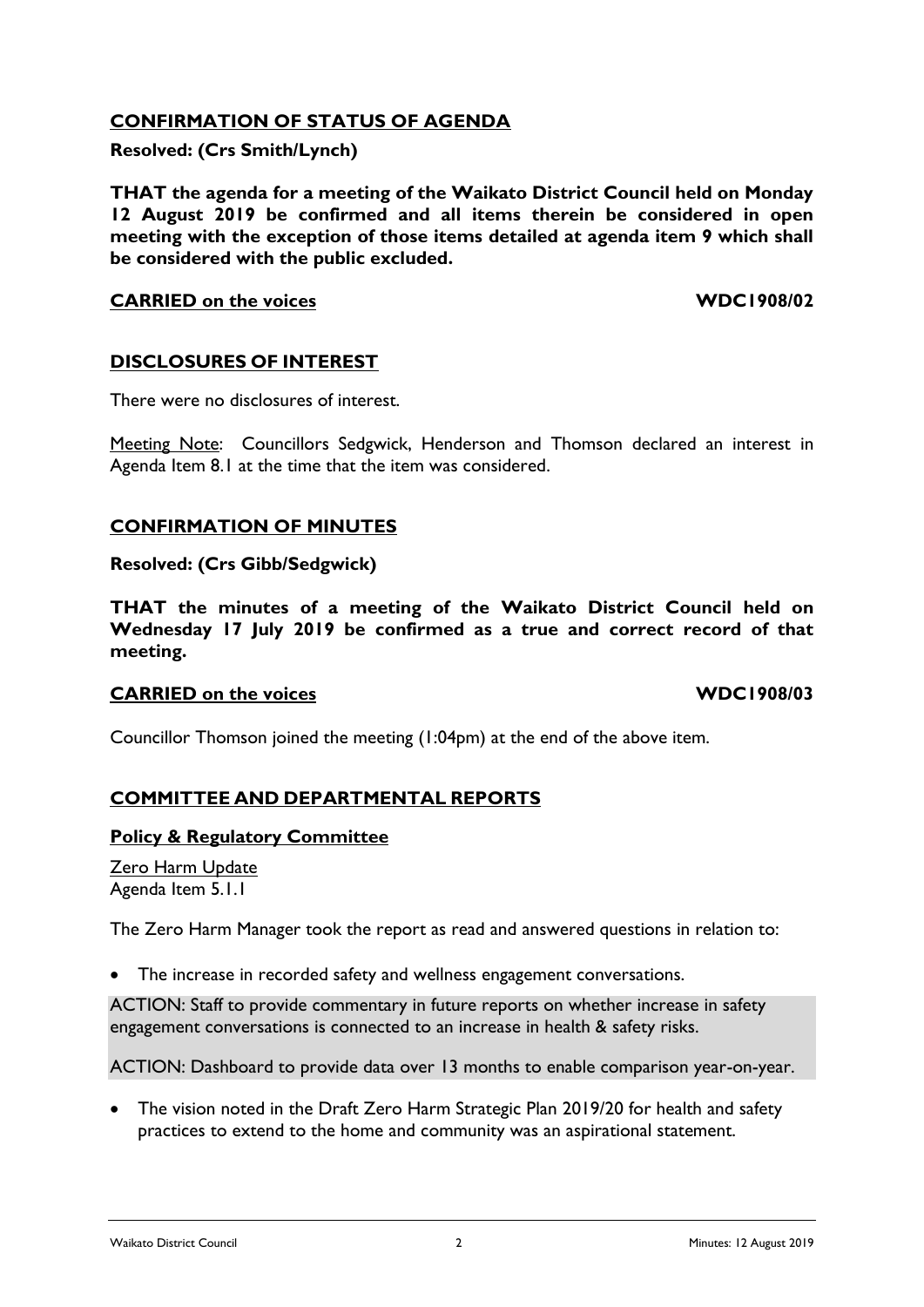# **Resolved: (Crs Sedgwick/McInally)**

# **THAT the report from the Chief Executive be received.**

## **CARRIED on the voices WDC1908/04**

Cemeteries Bylaw approval for Consultation Agenda Item 5.1.2

The Corporate Planning Team Leader provided a brief summary of the report and responded to a question on the Cemeteries Strategy review, which would be undertaken at a future date.

ACTION: Staff to consider the acquisition of suitable land to address cemetery capacity issues at the appropriate time, including as part of a review of the Council's Cemetery Strategy.

**Resolved: (Crs Smith/Lynch)**

**THAT the report from the General Manager Community Growth be received;** 

**AND THAT as required under section 156 of the Local Government Act 2002, Council determine that the proposed amendment to the Cemeteries Bylaw 2016:**

- **a. does not concern a matter identified in the Significance and Engagement Policy as being of significance interest to the public; or**
- **b. is not or is not likely to be a significant impact on the public;**

**AND FURTHER THAT under section 82 of the Local Government Act 2002, Council approves the commencement of public consultation on the proposed amendments the Cemeteries Bylaw 2016 between 21 August and 22 September 2019.**

## **CARRIED on the voices WDC1908/05**

## **Infrastructure Committee**

Adoption of The Point and Kiingitanga Reserve Management Plan Agenda Item 5.2.1

The Reserves Planner and Contract Reserves Planner took the report as read. Councillors Fulton and Smith provided a summary of the key issues addressed by the Infrastructure Hearings Panel that considered submissions on the Plan.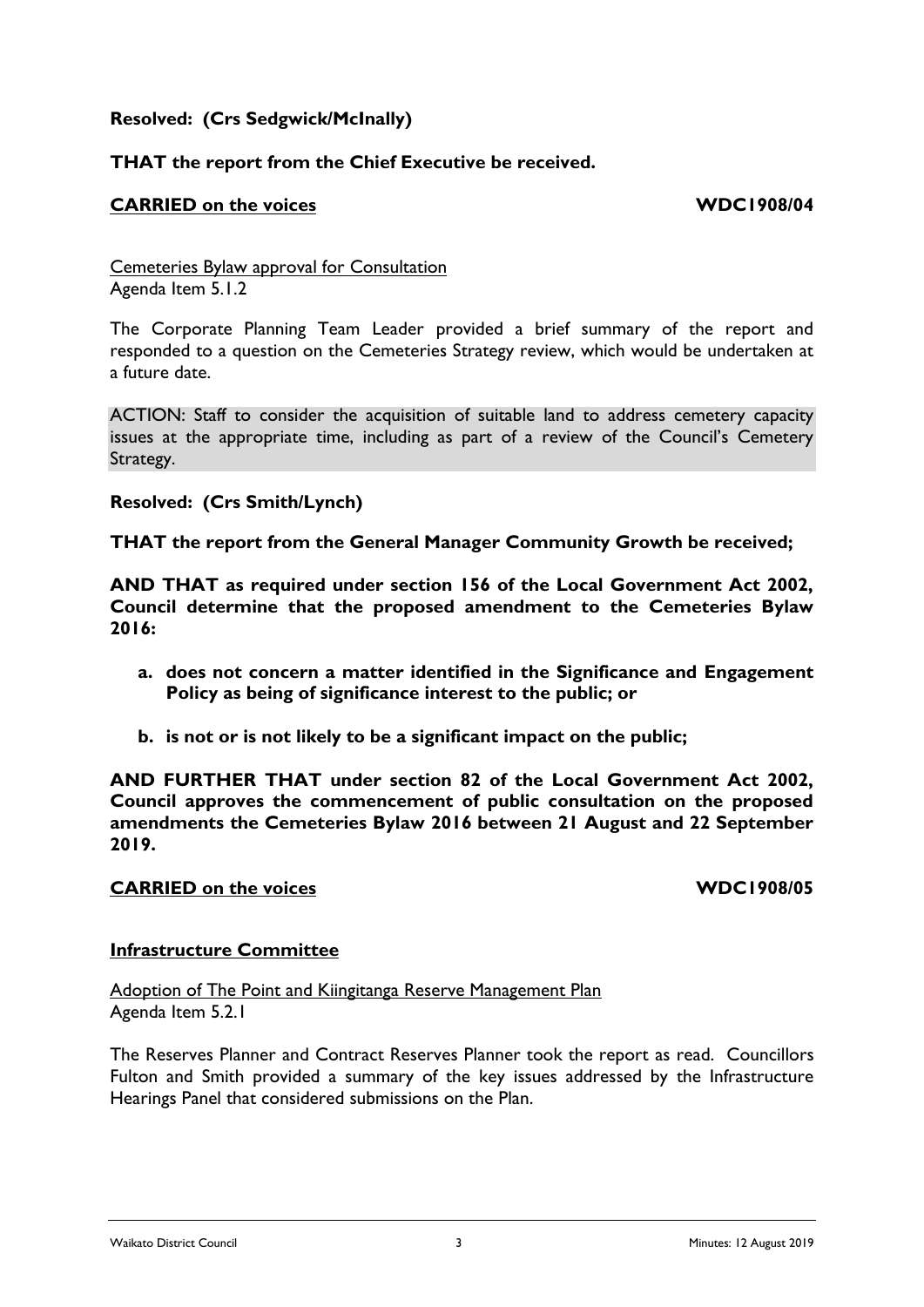**report) be received;**

**received;**

**AND FURTHER THAT Council adopt The Point and Kiingitanga Reserve Management Plan as amended (attachment 1 to this staff report).**

**THAT the report from the Acting General Manager Service Delivery be** 

**AND THAT the minutes of the meeting of the Infrastructure Hearings Panel held on Monday 29 April and Wednesday 10 July (attachment 3 of the staff** 

### **CARRIED on the voices WDC1908/06**

**Resolved: (Crs Fulton/Smith)**

### **OTHER COMMITTEES AND DECISION-MAKING BODIES**

Receipt of Minutes of the Waters Governance Board Agenda Item 5.3.1

**Resolved: (Crs Gibb/Bech)**

**THAT the minutes of a meeting of the Waters Governance Board held on Tuesday 25 June 2019 be received.**

### **CARRIED** on the voices **WDC1908/07**

### **COMMUNITY BOARD MINUTES**

Receipt of Onewhero-Tuakau Community Board Minutes Agenda Item 6.1

**Resolved: (Crs Church/Main)**

**THAT the minutes of a meeting of the Onewhero-Tuakau Community Board held on Tuesday 4 June 2019 be received.**

### **CARRIED** on the voices **WDC1908/08**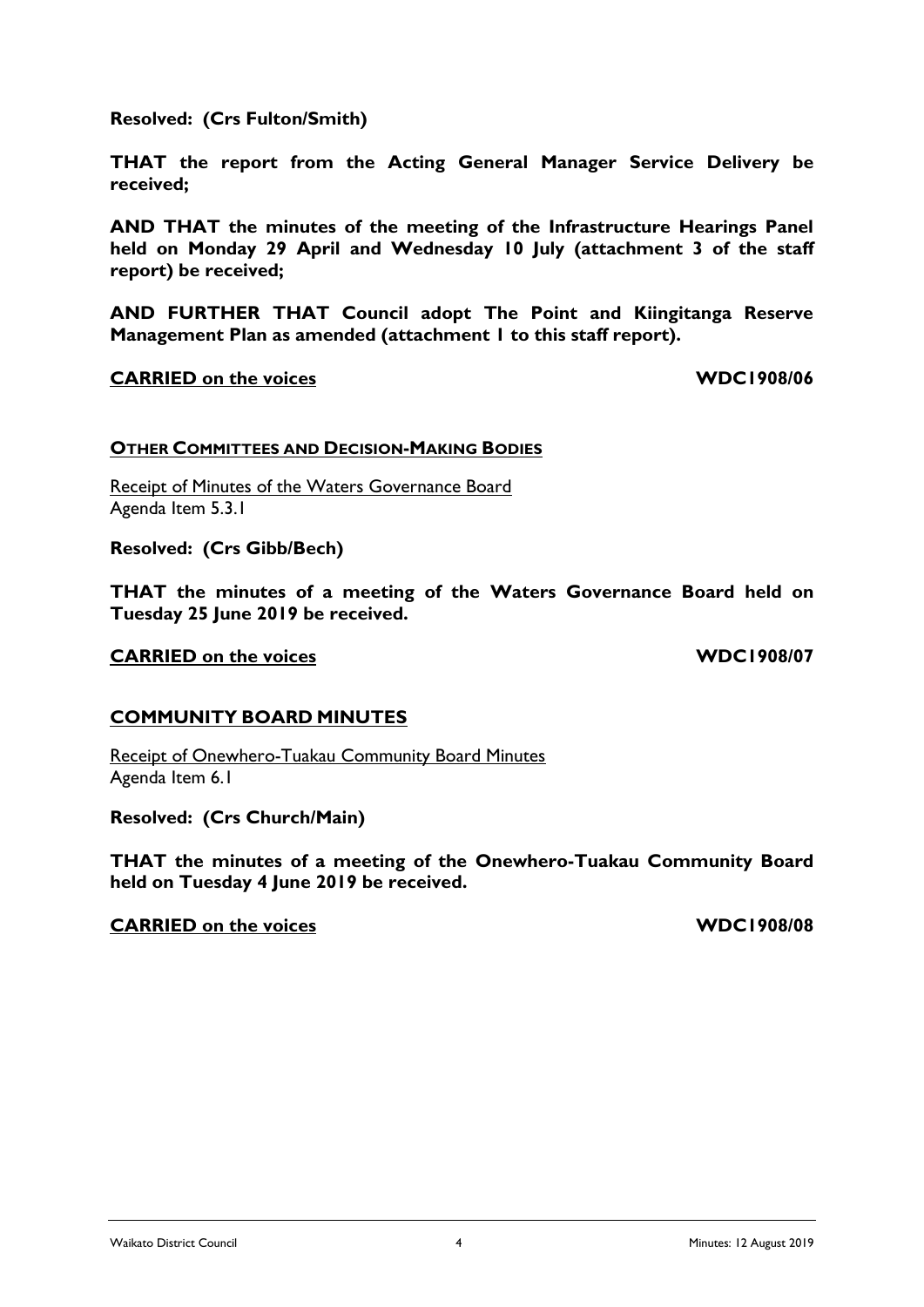# **COMMUNITY COMMITTEE MINUTES**

Receipt of Pokeno Community Committee Minutes Agenda Item 7.1

**Resolved: (Crs Church/Henderson)**

**THAT the minutes of a meeting of the Pokeno Community Committee held on Tuesday 9 April 2019 be received.**

# **CARRIED on the voices WDC1908/09**

Receipt of Tamahere Community Committee Minutes Agenda Item 7.2

**Resolved: (Crs Bech/Sedgwick)**

**THAT the minutes of a meeting of the Tamahere Community Committee held on Monday 1 July 2019 be received.**

# **CARRIED** on the voices **WDC1908/10**

Receipt of Te Kauwhata Community Committee Minutes Agenda Item 7.3

**Resolved: (Crs Sedgwick/Henderson)**

**THAT the minutes of a meeting of the Te Kauwhata Community Committee held on Wednesday 5 June 2019 be received.**

# **CARRIED** on the voices **WDC1908/11**

Receipt of Meremere Community Committee Minutes Agenda Item 7.4

**Resolved: (Crs Sedgwick/Lynch)**

**THAT the minutes of a meeting of the Meremere Community Committee held on Thursday 13 June 2019 2019 be received.**

# **CARRIED on the voices WDC1908/12**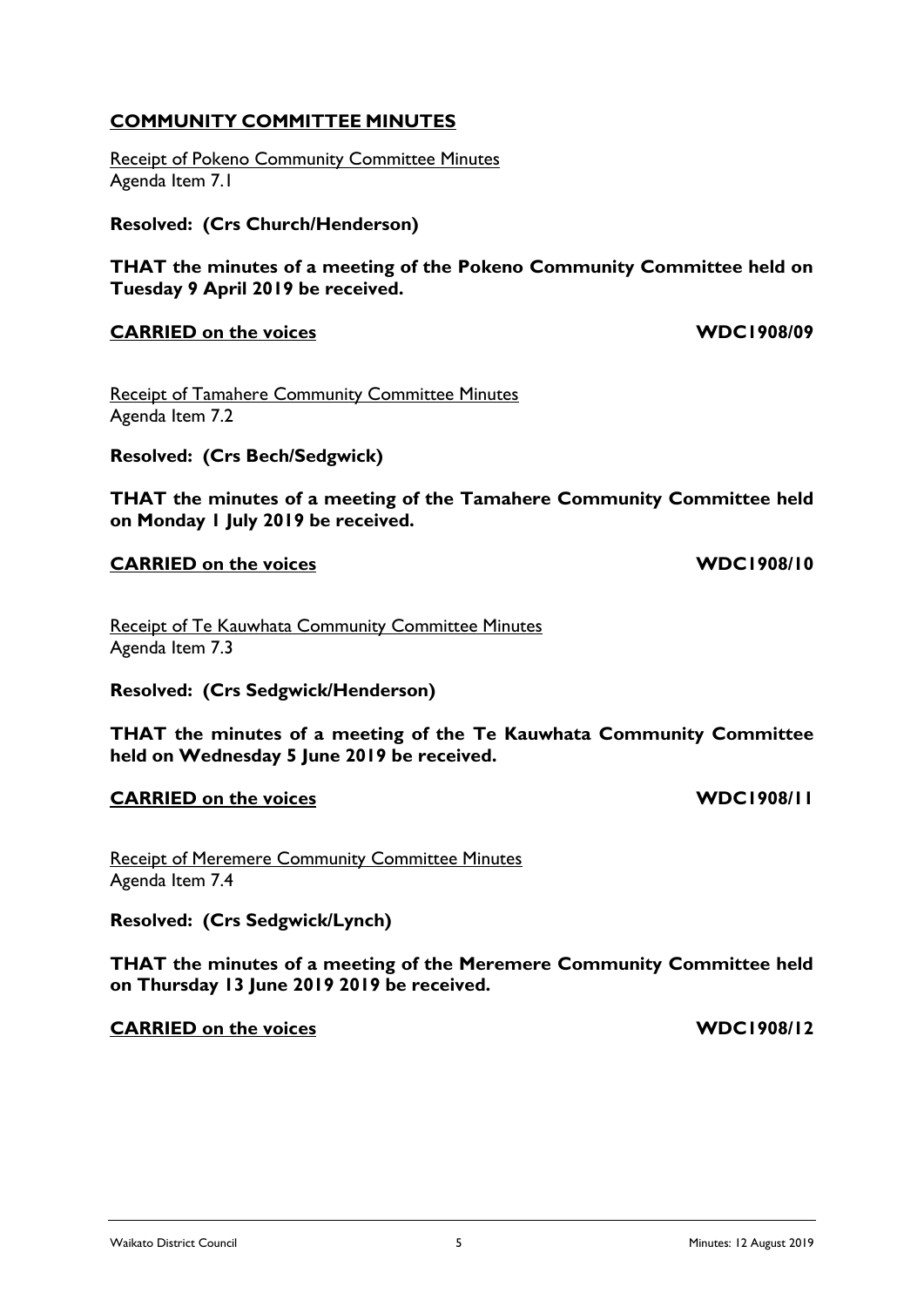# **REPORTS**

Retrospective Approval of Waikato District Crime Prevention Technology Trust Amended Trust Deed Agenda Item 8.1

Councillors Sedgwick, Thomson and Henderson declared a conflict of interest, withdrew to the public gallery and did not speak to, or vote on this item.

The Legal Counsel provided an overview of the changes to the Trust Deed.

**Resolved: (Crs Lynch/Church)**

**THAT the report from the Chief Operating Officer be received;** 

**AND THAT the Council retrospectively approves the amended Waikato District Crime Prevention Technology Trust 2019 Deed of Trust as at 28 May 2019 (Appendix 1 to the staff report).**

## **CARRIED on the voices WDC1908/13**

Councillor Patterson joined the meeting (1:19pm) at the end of Item 8.1 and did not take part in voting.

Removal of Limited Access Restriction over part of Great South Road, Ngaruawahia Agenda Item 8.2

The Acting General Manager Service Delivery provided an overview of the report and summarised the reasons for the recommendation. In response to a question on why the limited access revocation should not apply to the entire section of road, the Solicitor advised that this was recommended to the Roading team.

**Resolved: (Crs Smith/Lynch)**

**THAT the report from the Acting General Manager Service Delivery be received;**

**AND THAT pursuant to section 346A(2) of the Local Government Act 1974, the Council revokes the status of limited access road for that part of Great South Road fronting the land comprised in Record of Title SA70C/813 (South Auckland Registry);**

**AND FURTHER THAT pursuant to section 346(H)(2) of the Local Government Act 1974, the Council delegates the Chief Executive to sign and forward a certificate to the Registrar-General of Land, notifying the Registrar of the revocation.**

## **CARRIED on the voices WDC1908/14**

Waikato District Council **6** Minutes: 12 August 2019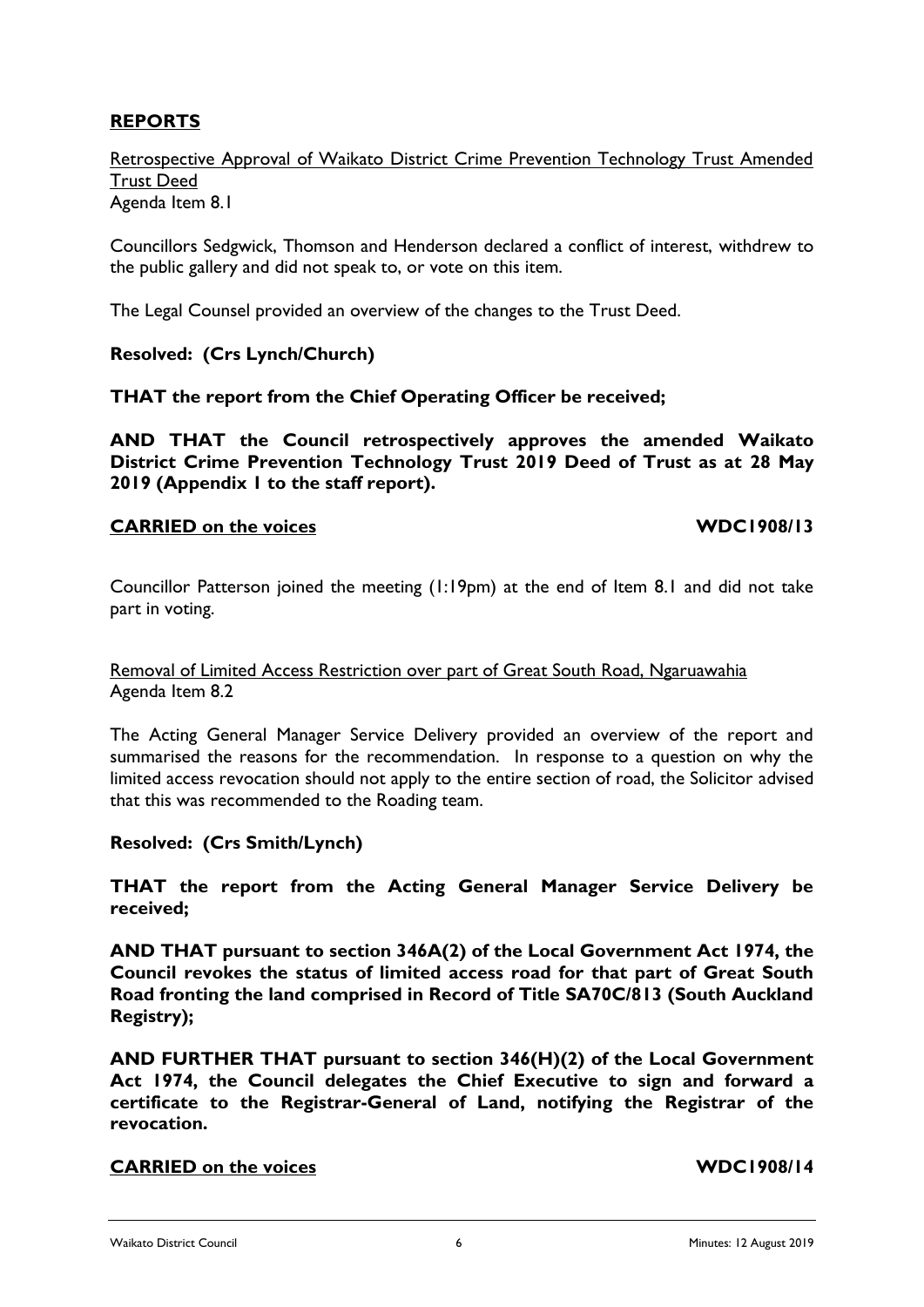# Waikato Local Authority Shared Services Professional Services Panel Procurement Process Agenda Item 8.3

The Chief Operating Officer provided an overview of the procurement process that led to the formation of the WLASS Professional Services Panel. The Procurement Manager, supported by the Chief Operating Officer, responded to questions on the following points:

- How and when value would be ascertained from Council's use of the Panel. There would be clearer reporting on the use of Panel members than had previously been the case.
- Council would enter into the Joining Deed with other WLASS members to benefit from WLASS' Framework Agreement with each Panel member.

# **Resolved: (Crs Sedgwick/Lynch)**

**THAT the report from the Acting General Manager Service Delivery be received;**

**AND THAT the Council approves the Waikato Local Authority Shared Services Joining Deed in respect of the Professional Services Panel Framework Agreement (attached to the staff report);**

**AND FURTHER THAT the Council delegates authority to the Chief Executive to sign the Joining Deed.**

# **CARRIED on the voices WDC1908/15**

Future Proof Implementation Committee Agreement and Terms of Reference Agenda Item 8.4

The Strategic Projects Manager highlighted, and responded to questions on, the following matters:

- Committee's Agreement and Terms of Reference were endorsed by Future Proof Chief Executives' Advisory Group on 15 July 2019; it was proposed this would be signed on Thursday, 15 August 2019.
- Expansion of Future Proof committee to include additional partners. Auckland Council's financial contribution to Future Proof would be ascertained after the partnership was in place.
- \$100,000 funding had been requested from central government, with a formal commitment yet to be received. The amount of central government funding would impact the quantum of the expected increase in partner councils' expenditure on Future Proof.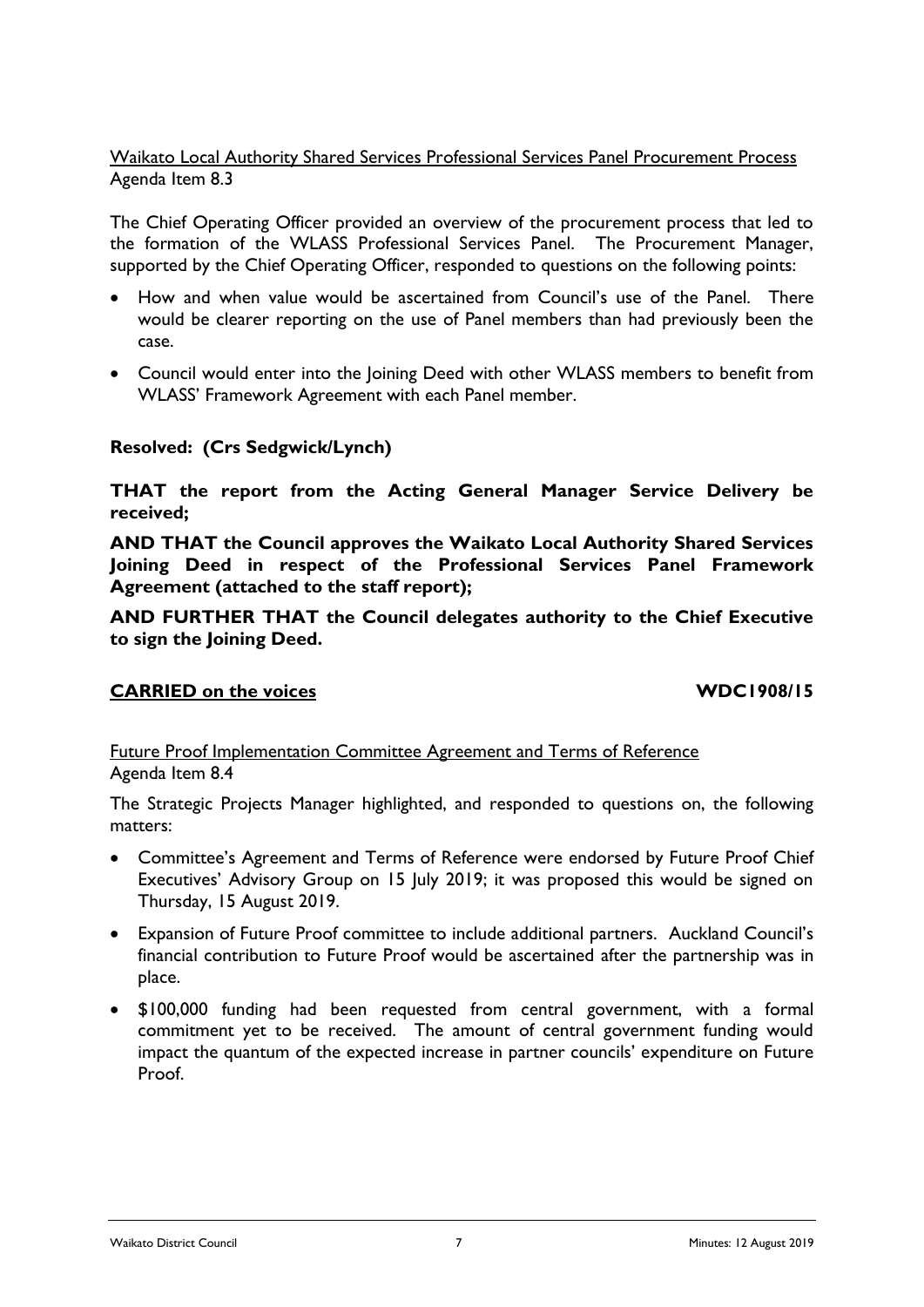The Strategic Projects Manager presented the following amendment to the *Future Proof Implementation Committee – Agreement* (as attached to the staff report):

*All decisions on funding made by any Future Proof partner will be independent of their role on the Hamilton to Auckland Corridor Steering Group and in compliance with the requirements of their respective legislative and decision-making obligations.* 

(Footnote 3 as set out on p210 of the Agenda)

**Resolved: (Crs Bech/Fulton)**

**THAT the report from the Chief Executive be received;**

**AND THAT Council approves the Future Proof Implementation Committee Agreement and associated Terms of Reference (attached to the staff report), subject to the amendment to Footnote 3 in the Future Proof Implementation Committee Agreement (page 210 of the Agenda) as presented at the Council meeting;**

**AND FURTHER THAT Council notes that the inaugural meeting of the expanded Future Proof partnership will be receiving the Agreement and the Terms of Reference for approval and signing;**

**AND FURTHER THAT Council delegates the Mayor to sign the updated Future Proof Implementation Committee Agreement on behalf of Waikato District Council.**

# **CARRIED** on the voices **WDC1908/16**

Delegate Report of Local Government New Zealand Conference Agenda Item 8.5

Councillor Fulton introduced his report and noted the highlights of the recent conference. Councillors Thomson and Patterson also endorsed the presentation from Waipa District Council on its work recording the Waikato Land Wars. It was suggested that Waikato District Council should explore undertaking a similar project.

**Resolved: (Crs Fulton/Patterson)**

**THAT the Delegate Report on the 2019 Local Government New Zealand Conference be received.**

**CARRIED on the voices WDC1908/17**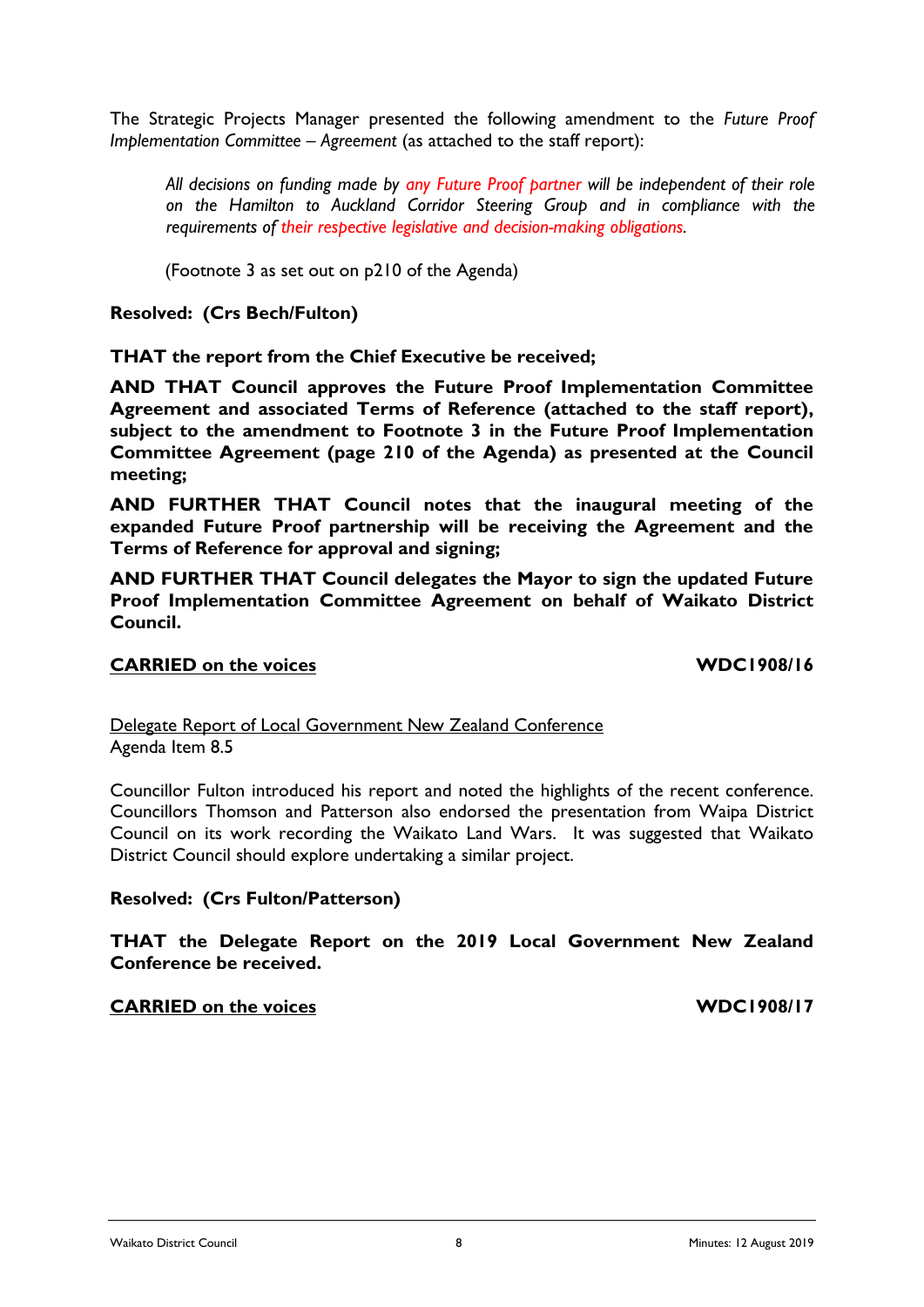# **EXCLUSION OF THE PUBLIC**

Agenda Item 9

**Resolved: (Crs Gibb/Henderson)**

**THAT the report from the Chief Executive be received;**

**AND THAT the public be excluded from the meeting to enable Council to deliberate and make decisions on the following items of business:**

**Confirmation of Council minutes dated 17 July 2019**

**Receipt of Minutes:**

**Waters Governance Board dated 25 June 2019.**

## **REPORTS**

**a. Waikato Regional Airport Limited Major Transaction**

*The general subject of the matter to be considered while the public is excluded, the reason, and the specific grounds under section 48(1) of the Local Government Official Information and Meetings Act 1987 are as follows:*

**Reason for passing this resolution to Ground(s) under section 48(1) for the withhold exists under: passing of this resolution is:**

**Section 7(2)(b)(ii),(i) Section 48(1)(a)**

**b. Chief Executive's Issues**

**The general subject of the matter to be considered while the public is excluded, the reason, and the specific grounds under section 48(1) of the Local Government Official Information and Meetings Act 1987 are as follows:**

**Reason for passing this resolution to Ground(s) under section 48(1) for the withhold exists under: passing of this resolution is:**

**Section 7(2)(g),(h),(i),(j) Section 48(1)(a)**